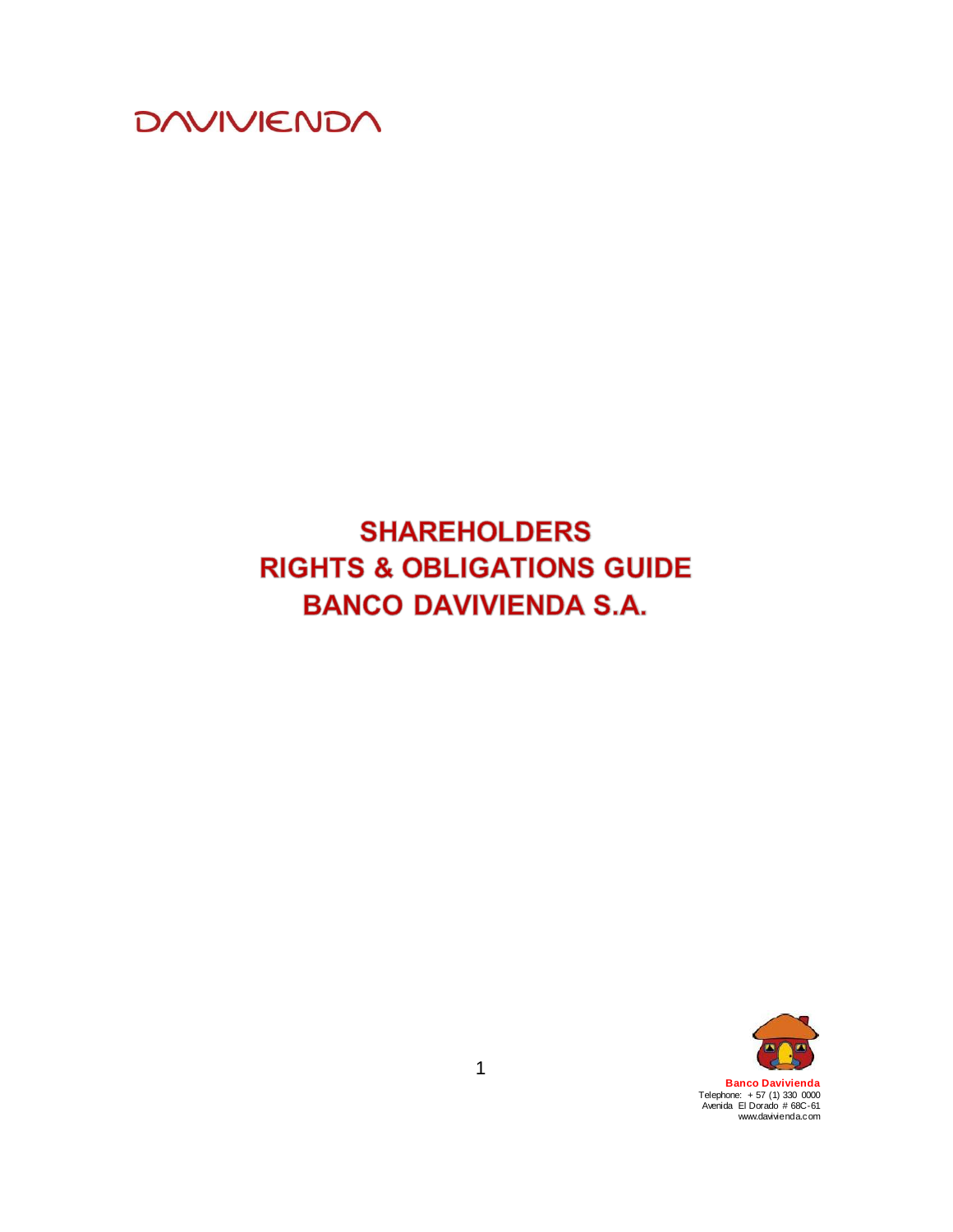$\overline{1}$ 

#### **TITLE I. GENERAL ASPECTS**

Banco Davivienda S.A. has prepared this Guide in order to inform its shareholders clearly, accurately and integrally, their rights and obligations<sup>1</sup>, as well as court and out of court<sup>2</sup> mechanisms that it has to enforce the protection of their rights and settle possible conflicts or controversies that may generate.

This document compiles therefore, the main rights and obligations established in the legal provisions that regulate the matter, the corporate bylaws and the Corporate Governance Code of the Bank, as well as the court and out of court mechanisms that shareholders have to enforce their rights.

In addition, for the purposes of Corporate Governance and this Guide, Banco Davivienda S. A. recognizes Shareholders as one of the Bank's main stakeholders.

Part of the court and out of court mechanisms that are incorporated into this Guide are in conformity with the recommendation established in the Corporate Governance Country Code w hich in its Measure No. 40 suggest to issuers, the adoption of mechanisms intended to inform to shareholders the jurisdictional procedure that they have to enforce the protection of their rights w ith the Financial Superintendence of Colombia.



**Banco Davivienda** Telephone: + 57 (1) 330 0000 Avenida El Dorado # 68C-61 www.davivienda.com

<sup>1</sup> This guide is in conformity with Measure No. 9 of the Corporate Governance Country Code w hich provides: "It is recommended that corporations inform the public clearly, accurately and integrally the rights and obligations inherent to the capacity as shareholder"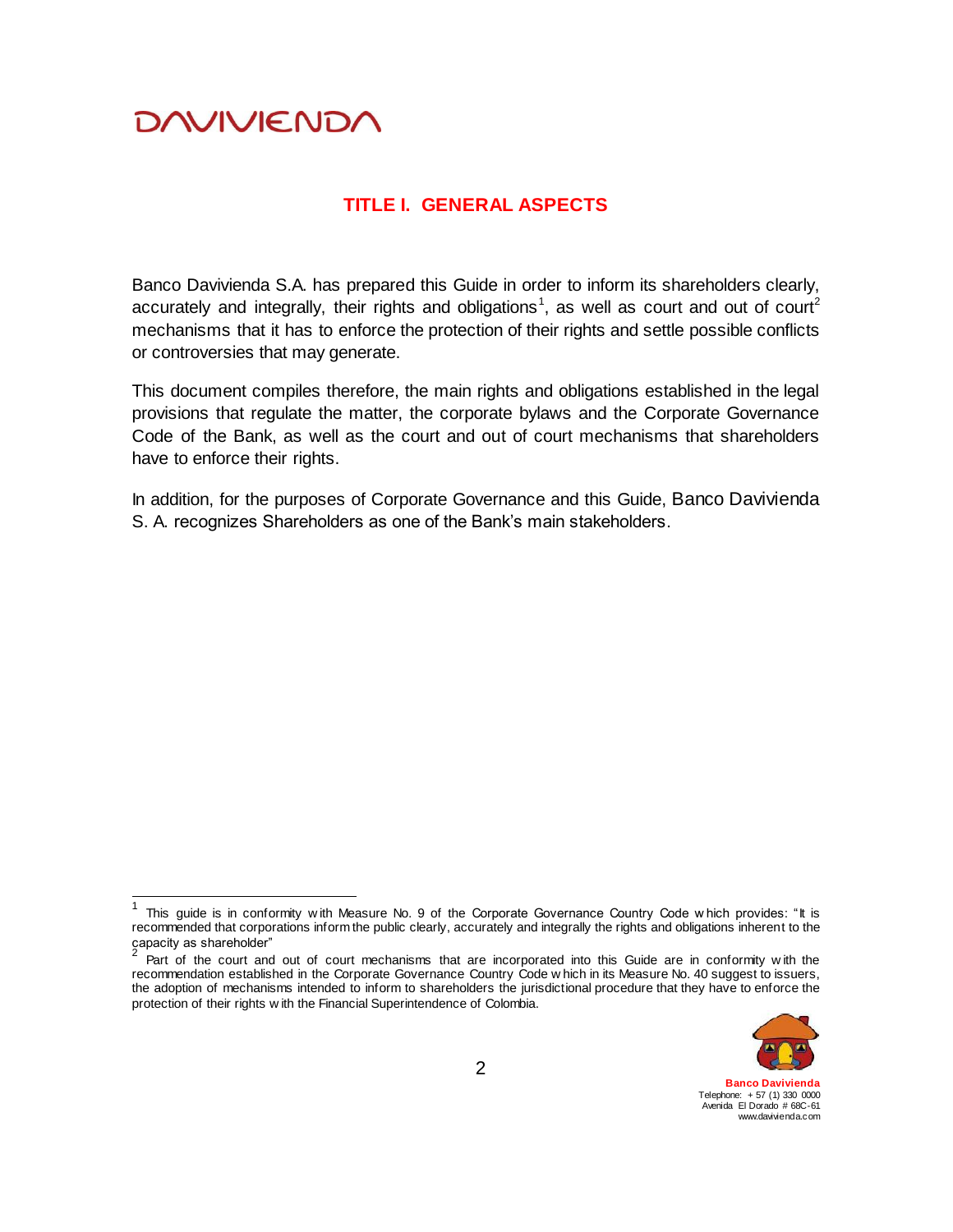#### **Chart No. I. LOCATION OF SHAREHOLDERS AMONG ITS STAKEHOLDERS**



#### **TITLE II. RIGHTS OF SHAREHOLDERS**

**Article 1 - General Framework.** The rights of shareholders of Banco Davivienda S.A. are established in the legal provisions that regulate the subject, in the corporate bylaws and Corporate Governance Code.

**Article 2 – Types of Rights.** The rights of shareholders of Banco Davivienda S.A. may be political and economic. For the purposes of this Guide, as political rights

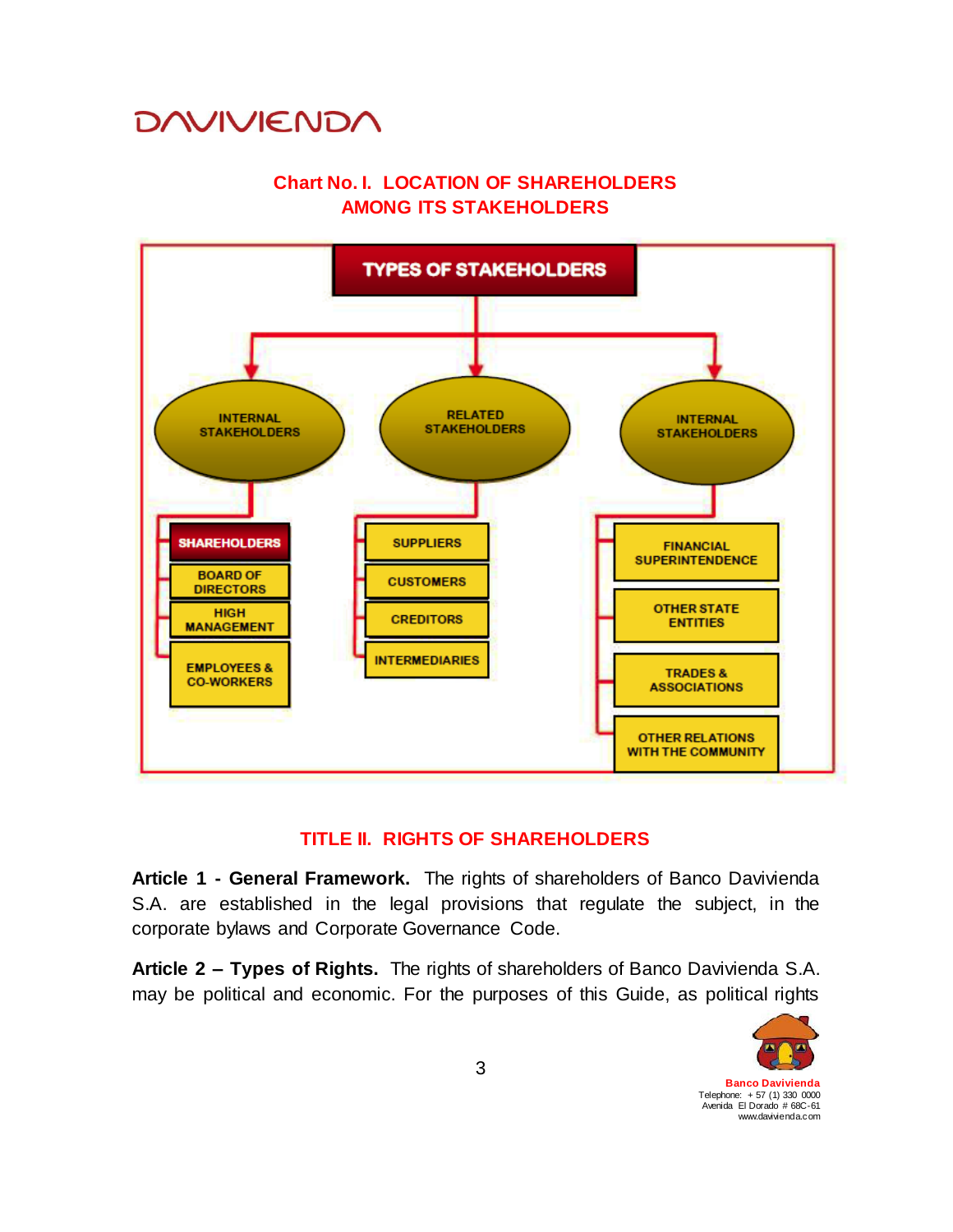are understood those that permit to make decisions on the management, administration, supervision and operation of the Company, through the participation in general stockholders' meetings with right to speak and vote. Economic rights are, in turn, those that permit the shareholders to receive financial returns based on the Company's profits.

**Article 3 – Equitable treatment of shareholders.** Banco Davivienda S.A. shall see that all the shareholders of the Company receive a fair and equitable treatment, and therefore, will seek that each of the shareholders will obtain a timely, prompt and complete answer to his inquiries and requests submitted in respect to the information related to those matters of mandatory disclosure.

**Article 4 – Right to participate in the General Stockholders' Meeting.** The General Stockholders' Meeting of Banco Davivienda S.A. represents the maximum corporate body of same, and is made up by all individuals and legal persons that are holders of the shares subscribed, either present in person or by proxy, in ordinary or extraordinary meetings.

Shareholders of ordinary shares who at the time of an ordinary and/or extraordinary meeting are registered in the stockholders' ledger can attend those meetings.

**Article 5 – Notice to Meetings.** The notice to ordinary General Stockholders' Meetings shall be made at least fifteen (15) business days in advance, through a notice to be published in a newspaper of national circulation, or by means a personal and written communication addressed to each shareholder by certified mail to the address registered in the Bank. Additionally, the notice will be published in the Bank's web page.

For extraordinary meetings, the notice will be given in the same manner at least five (5) calendar days in advance.

For the sake of facilitating to the shareholders the making of informed decisions at the Meetings, within the term of the notice and in the main domicile of Banco Davivienda S.A. will make available to the shareholders the necessary documentation for proper information and making of decisions on the subjects to be discussed in the meeting.

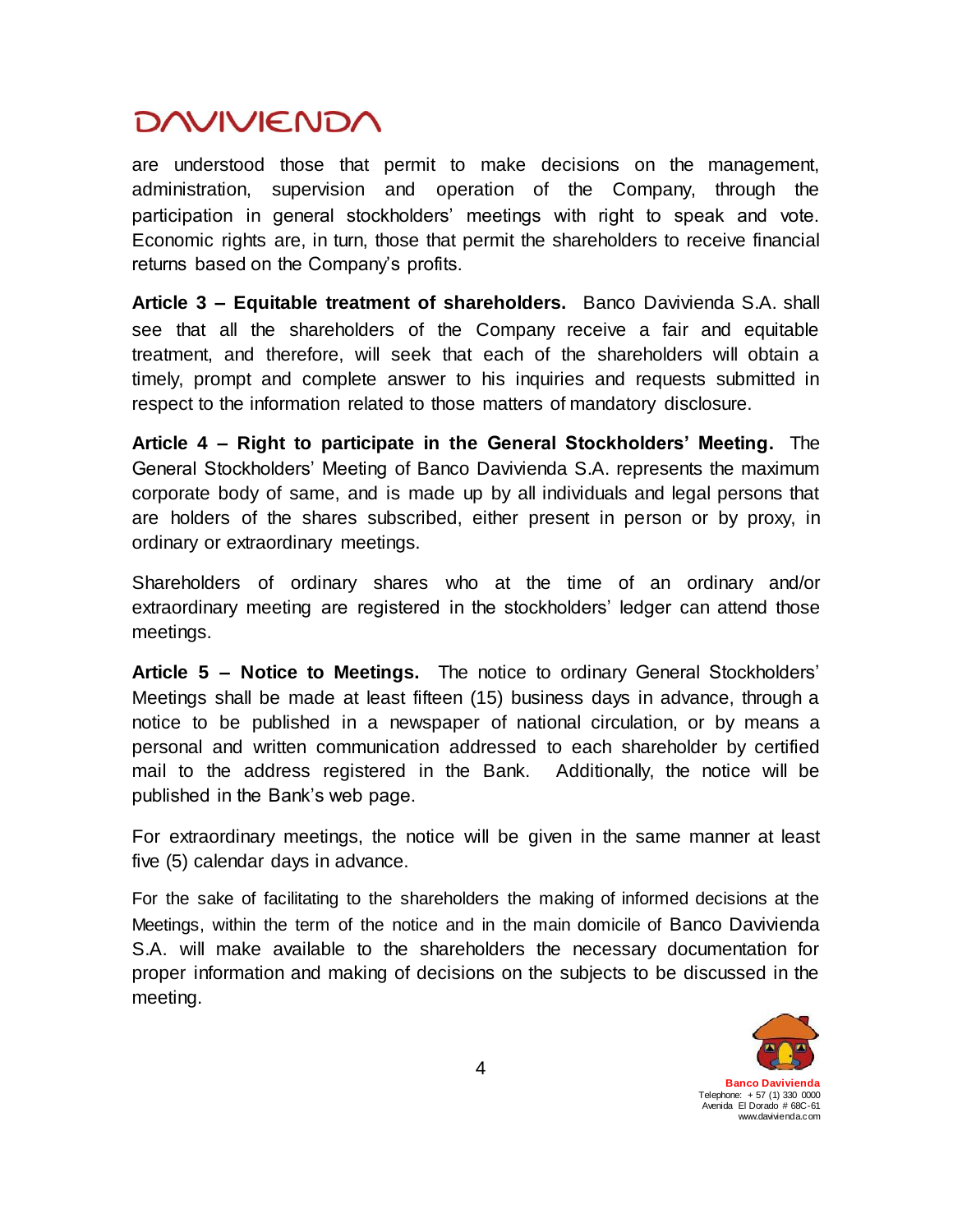**Article 6 – Agenda.** The agenda must be clear and adequately separated in such a way that the shareholders will have full knowledge of the subjects to be discussed. The above, notwithstanding the power by the Meeting to discuss additional subjects.

The notice to the extraordinary meetings shall specify the matters for discussion and decision, and no other subjects can be discussed, unless so decided by the majority of the shares represented, upon discussion of all items on the agenda.

Whenever spin-off operations, change of corporate object, waiver to preemptive rights, change of corporate address and advance dissolution are going to be discussed in the Meeting for their decision, the agenda must expressly include those situations.

**Article 7 – Right of inspection.** Banco Davivienda S.A. in order to facilitate the making of decisions to its shareholders, shall make available to them, within the term of the notice and in the corporate domicile, the information required by legal regulations for the exercise of the right of inspection.

In no case this right will be extended to the documents that deal on industrial secrets, confidential information, or in the case of data that if disclosed may be used in detriment of the Bank.

**Article 8 – Proxies.** Every shareholder may be represented at the General Stockholders' Meetings by means of a proxy issued in writing, indicating the name of the proxy, the person who may substitute the latter and the date of the meeting(s) for which it is granted. It is understood that the proxy issued for a meeting is valid for the various adjournments of same. The principals and the proxies shall identify themselves pursuant to legal provisions.

Each shareholder whether an individual or a legal person, shall designate only a single representative at the General Stockholders' Meeting, whatever the number of shares he owns. The representative or proxy of a shareholder, shall not fraction the vote of his principal, which means that the vote is indivisible, but this indivisibility does not prevent the representative of several shareholders to vote in each case separately following the instructions of each person or group of shareholders represented.

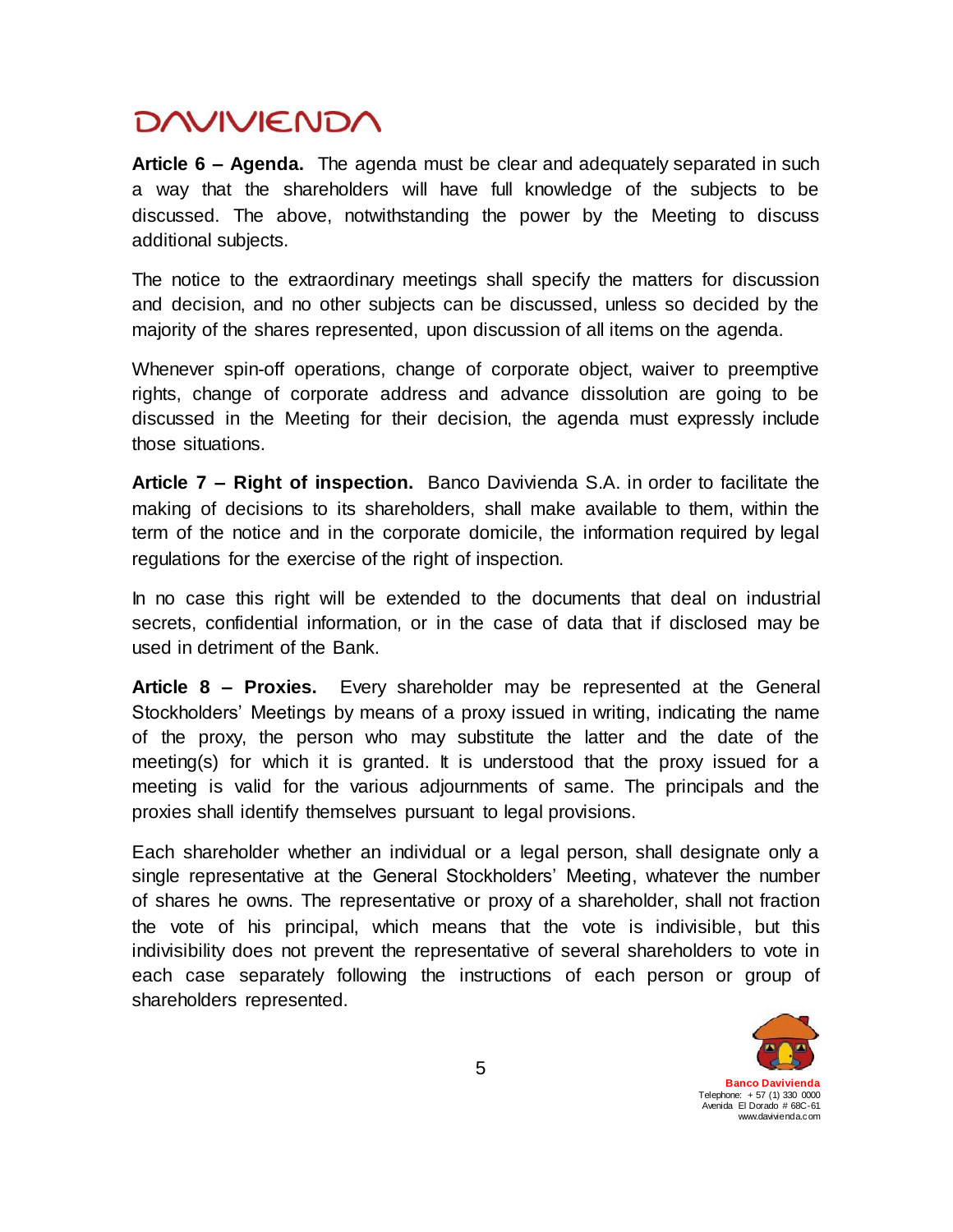The shares belonging to a community will designate a single proxy to represent them.

The Bank administrators and employee cannot represent the shares of others, unless the law would allow it.

**Article 9 – Information of the Meeting's proceedings.** In order keep informed the shareholders who cannot attend the General Stockholders' Meeting, Banco Davivienda S.A. will publish in the Company's web page, during the course of the meeting, a summary of the main aspects as they are decided by the Meeting, such as the time of initiation of same, place where meeting is held, quorum for deliberation and major subjects to be decided during the meeting, among others.

**Article 10 – Participation by Shareholders in the Meetings.** Shareholders participate in the General Stockholders' Meeting in the different aspects related to the agenda. The method to participate and the answers to the different questions are regulated in the Regulations of the General Stockholders' Meeting.

**Article 11 – Transitory Suspension of Meetings.** Exceptionally, if any event occurs that alters substantially the good order of the General Stockholders' Meeting, or any other extraordinary circumstances occur that prevent its normal development, the shareholders may request the suspension during the time that may be necessary to reestablish the conditions that will allow its continuation, or request the adjournment of the Meeting as many times as decided by a plural number of attendees holding at least fifty-one percent of the shares represented in the meeting. In any event, the deliberations cannot be extended for over three days, if the total of the shares subscribed are not represented. The mechanism of transitory suspension of Meetings is regulated in the Regulations of the General Stockholders' Meeting.

**Article 12 – Contesting of Minutes of the General Stockholders' Meeting.** Of all meetings of the General Stockholders' Meeting minutes will be drafted that will bear the signature of the Chairman of the Meeting and the Secretary of same, and will be kept in a Book of Minutes duly registered, upon their approval.

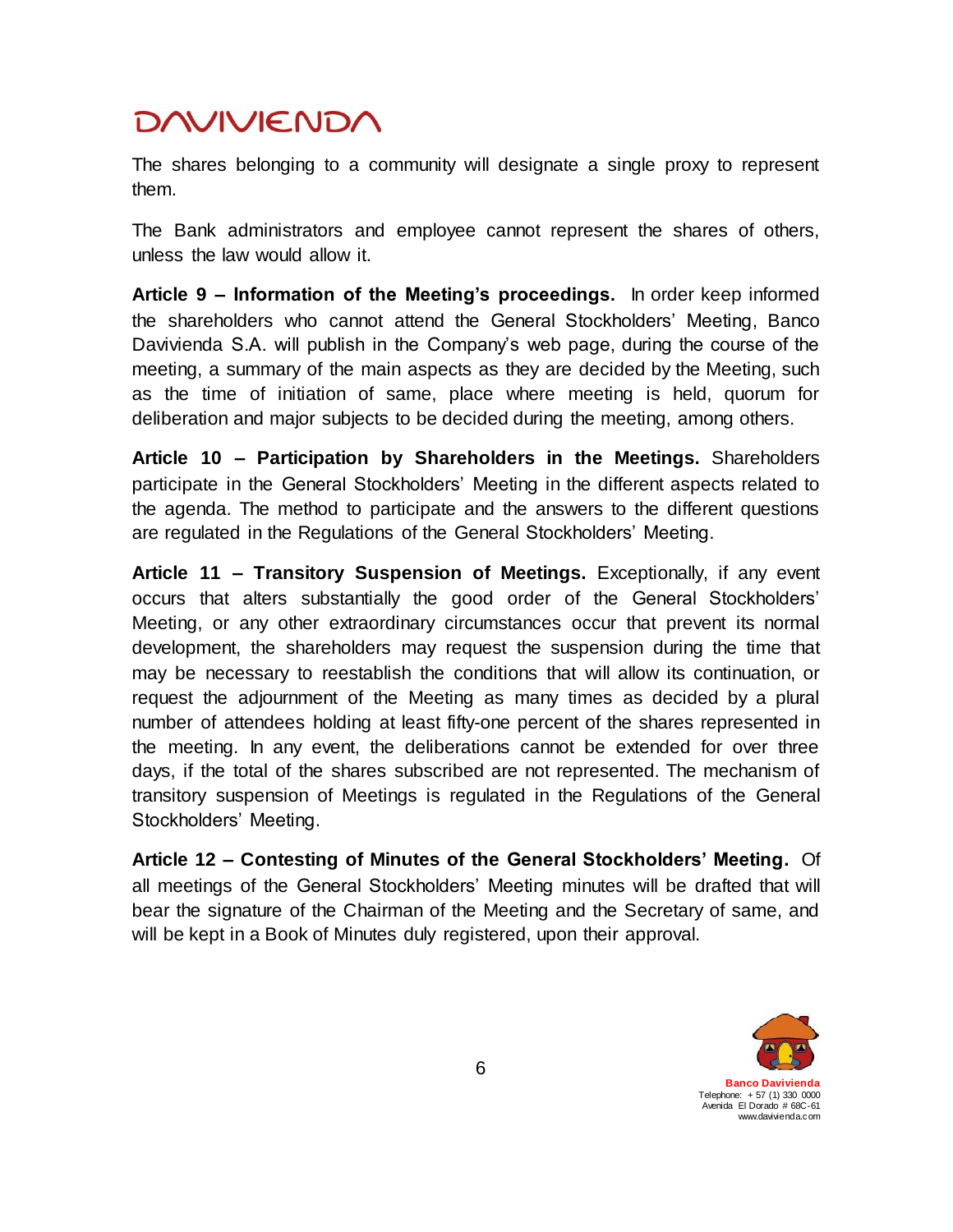Shareholders absent or dissident may contest the decision of the General Stockholders' Meeting whenever such decisions are not in conformity with the bylaws or legal provisions.

Nevertheless, shareholders can only attempt the contesting of the minutes before a Judge of the Republic, within two months following the date of the meeting in which the decisions were made, save the acts and agreements of the General Stockholders' Meeting that require a commercial registration, in which case that term will be counted as of the date of said registration.

**Article 13 – Specialized Audits.** A number of shareholders representing at least 10% of the shares subscribed at the time of submitting the petition, may submit a request to the Board of Directors, which will recorded and presented at the shareholders service office of Banco Davivienda S.A., for the performance of specialized audit, under its cost and responsibility.

The request to perform a specialized audit must be submitted in writing, indicating the reasons that motivate its performance, the facts and operations to be audited, the length of time and indicating three firms of recognized international reputation and expertise that have as a minimum the qualities and experience of the Statutory Audit designated by the General Stockholders' Meeting for the corresponding period. In any event the request must refer to specific issues and cannot be carried out on industrials secrets or regarding subjects covered by the legislation on intellectual property.

If the request is filed at least 5 days prior to the Board of Directors meeting, it will be disclosed in that meeting, otherwise it will be submitted in the following meeting of that body.

The Board, through the Secretary, will answer the request in accordance with the decision made by the Board; if the answer is affirmative, it will indicate the firm selected to carry out the audit and the date of initiation of same; if the answer is negative, it will indicate the reasons for its decision.

In the event that the hiring of external audits is appropriate, both the party that hires it and the firm that carries it out shall enter into a confidentiality agreement with the Bank.

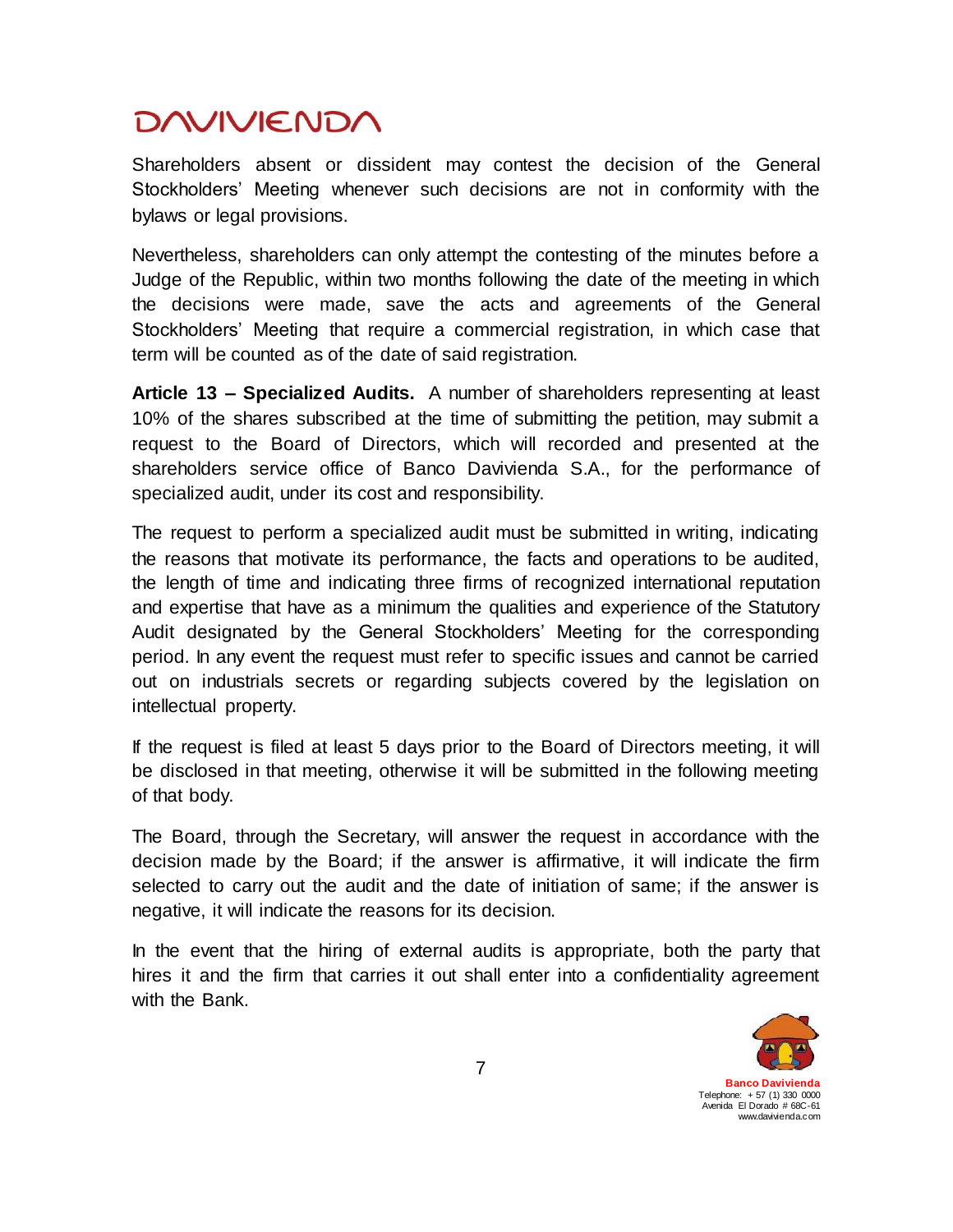The results of the specialized audit must be disclosed first to the Bank's President, who will have thirty business days counted from the date on which he receives them, to make a pronouncement.

The results of the audit and the pronouncement by the Bank President will be disclosed to the Board of Directors in the meeting following the receipt of the documents indicated by the Legal Vice Presidency of the Bank. The Board will, in turn, issue its opinion on this matter intended to the shareholders who requested the authorized audit.

The Bank make available to the shareholders the main aspects of the audit and the Board's opinion.

The auditor will deliver to the shareholder who contracted the audit, a report with the answer to the request without the documentation source of the information.

For absolutely no reason, under the pretext of the specialized audits, the infringement of the Company's rights, of its information, of the contracts that constitute competitive advantages and, in general, of all those documents that are considered proprietary information, or reserved, or of third parties will be permitted.

No more than an audit referred to by this article may be performed simultaneously.

**Article 14 – Right of Information.** Shareholders are entitled to have access to public information of Banco Davivienda S.A., at the proper time and integrally in accordance with legal provisions that regulate the subject.

**Article 15 – Right to receive dividends.** Shareholders are entitled to receive dividends that have been approved by the General Stockholders' Meeting in accordance with the profits received by Banco Davivienda S.A. justified in the balance sheets and after making the legal, bylaw and occasional reserves.

The payment of dividends will be made in cash, at the time indicated by the General Stockholders' Meeting when decreeing same. Banco Davivienda S.A. may pay the dividend through shares paid by the Company itself, if so provided by the General Stockholders' Meeting by the vote of eighty percent of the shares

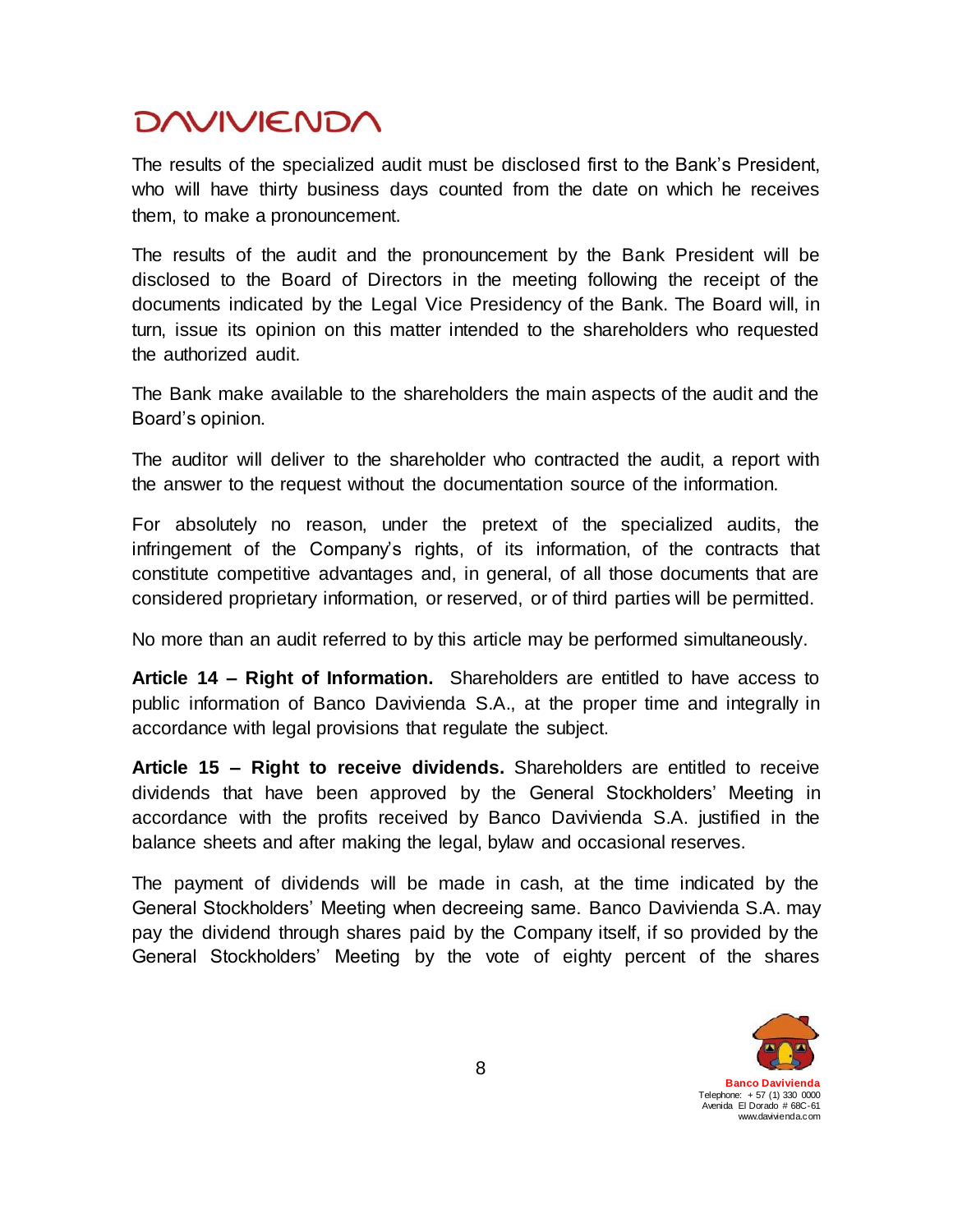represented in same. In lieu of this majority such shares can only be delivered as divident to the shareholders that so accept it.

**Article 16 – Dividend of shares pledged.** When shares are pledged and the contracting parties do not stipulate otherwise, dividends will be paid to the shareholder, who will keep the right to deliberate and vote at the General Stockholders' Meeting.

**Article 17 – Presentation of requests to the Board of Directors.** A plural number of shareholders, representing at least five percent (5%) of the subscribed shares may submit proposal to the Bank's Board of Director, in which case the Board shall consider the request submitted and give a written answer to those who have made it, indicating clearly the reasons that motivated its decision.

**Article 18 – Preemptive Right.** Shareholders will have a preemptive right to subscribe, in every new issue of shares, an amount proportional to the shares owned by them on the date that the respective regulations are approved.

In the corresponding placement regulations the shareholders will be granted a term of at least fifteen (15) business days, counted from the date of the notice to be given to them by the Company. Upon expiration of this term, the shares that remain unsubscribed, shall be offered again to the shareholders who wish to subscribe them proportionately to the number of shares owned by them, for which they will have a term not over fifteen (15) business days. If upon expiration of this term there are still any shares remaining, these shall be offered again to the shareholders who express their wish to subscribe them, within the term to be established by the Board of Directors. The remaining shares may be freely placed in the market.

The placement of shares made be done not subject to the preemptive right, provided that it is so approved by the General Stockholders' Meeting with the favorable vote of at least seventy percent (70%) of the shares present in the meeting.

The notices referred to by this article shall be given to the shareholders in the same manner provided by the notices to the General Stockholders' Meeting.

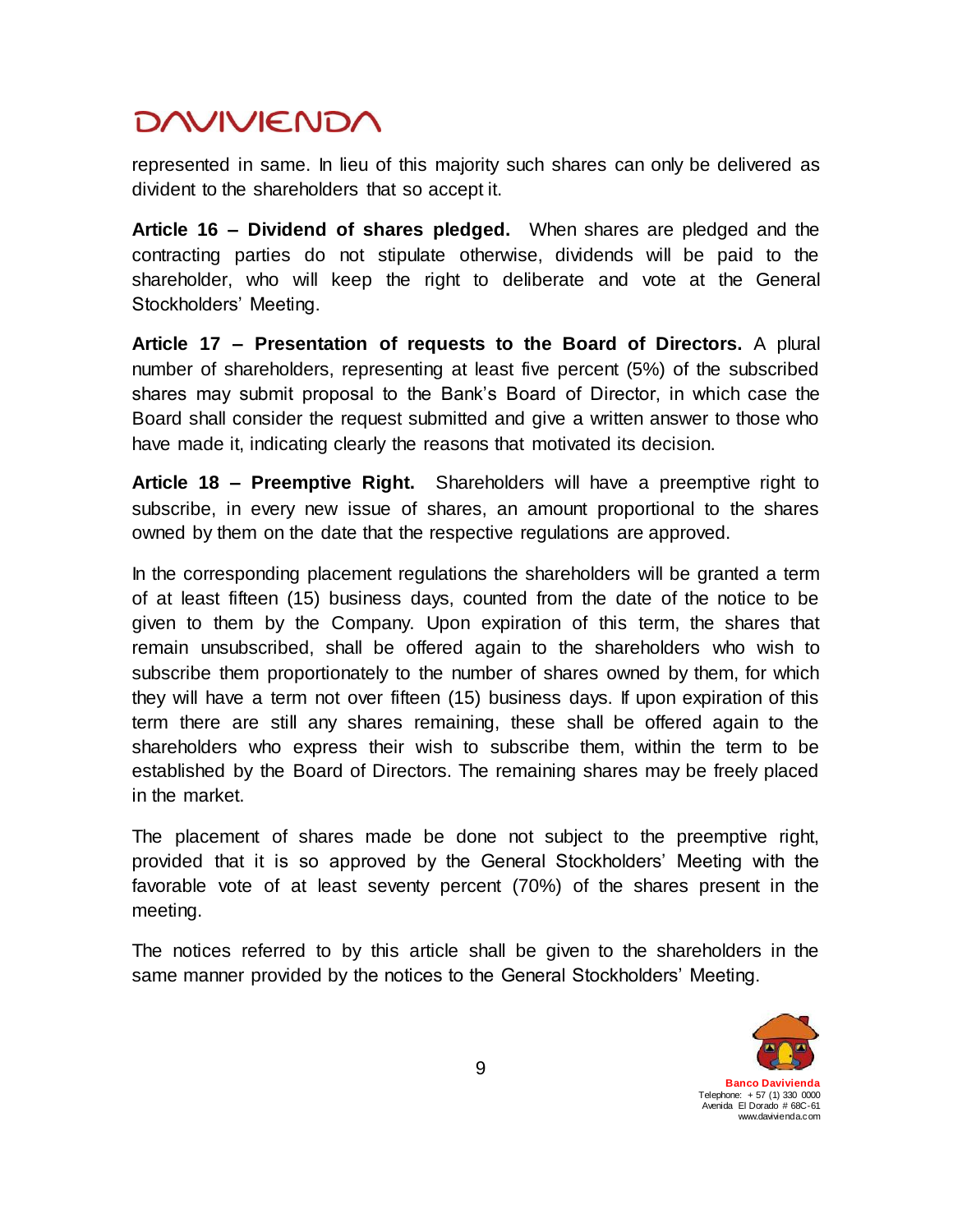**Article 19 – Protection to minority stockholders.** Any number of shareholders of Banco Davivienda S.A. representing an amount of shares not exceeding ten percent (10%) of the shares outstanding and without representation within the Bank's administration, may turn to the Financial Superintendence whenever they consider that their rights have been violated either directly or indirectly by the decision of the General Stockholders' Meeting or the Board of Directors or the legal representatives of the Company.

#### **Title III. OBLIGATIONS OF SHAREHOLDERS**

**Article 20 – General framework.** The obligations of the shareholders of Banco Davivienda S.A. are set forth in the legal provisions that rule the subject, in the corporate bylaws and in the Corporate Governance Code.

**Article 21 – Types of Obligations.** Every shareholder of the Bank has some obligations proper that derive from the exercise of his political and economic rights with the Company.

**Article 22 – Obligation by shareholders to inform their address .** Every shareholder has the obligation to register with Banco Davivienda S.A. his address or that of his legal representative or attorney, as the case may be, in order that all notices or communications applicable be sent to the registered address. Communications or notices sent by the Bank to the shareholders to their registered address by certified mail or by any other means that permits the proof of receipt, will be understood receipt by them.

**Article 23 – Refund of the contributions given by the shareholders to the company.** Shareholders shall not ask the refund of their contributions, but in the following cases:

- a) During the term of the company, in the case of things contributed only in usufruct, if said refund has been stipulated and regulated in the bylaws.
- b) During the liquidation of the Bank, when the external liabilities of the Company have been paid, if the refund in kind has been provided in the bylaws.
- c) When the bylaws are declared void in respect to the stockholder who requests the refund, if the nullity does not result from illegal object or cause.

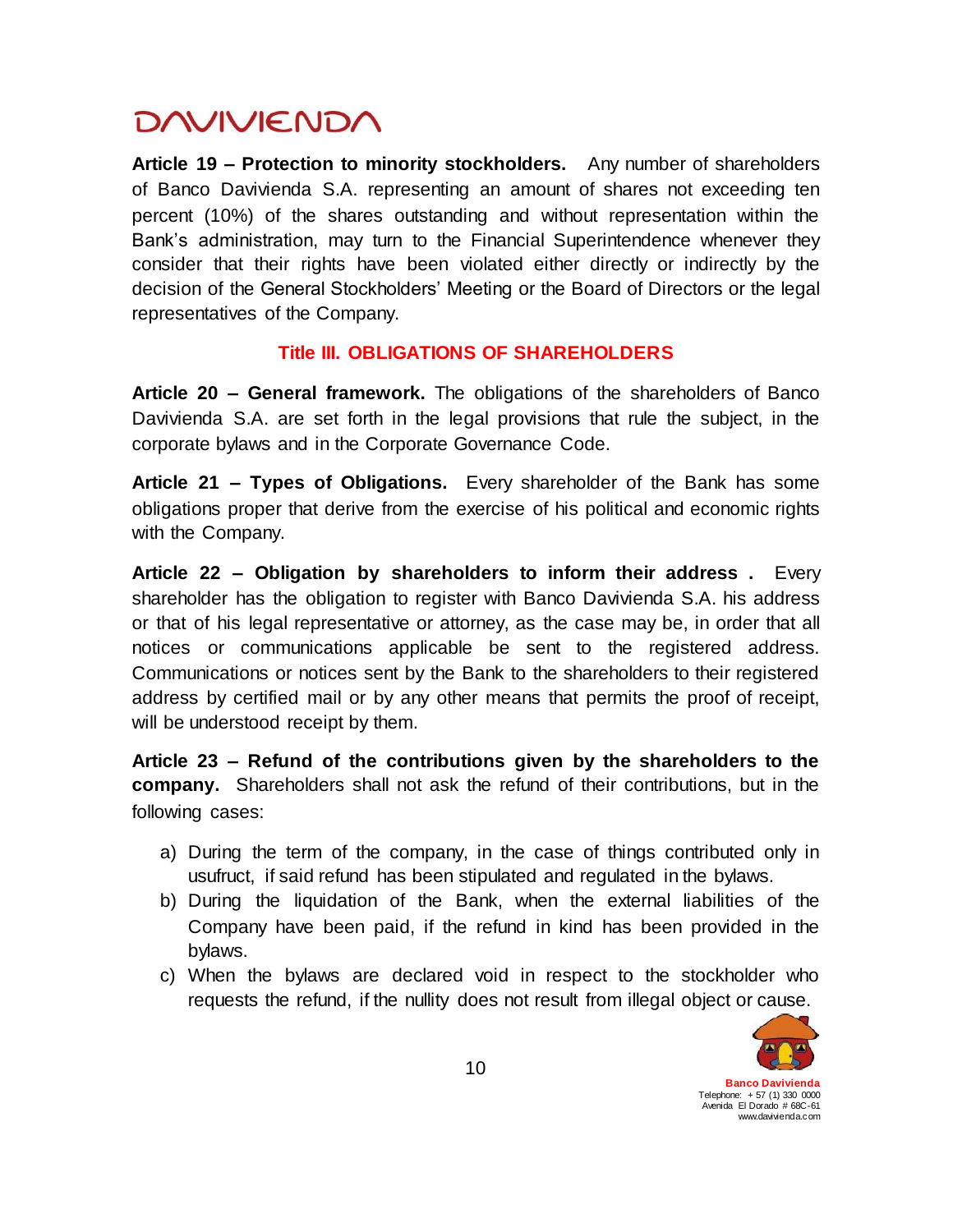**Article 24 – Reimbursement of contributions.** Shareholders cannot ask the total or partial reimbursement of their shares, upon dissolution of the company, before the external liabilities have been paid. The reimbursement will be made then, proportionately to the face value of the interst held by each shareholder, if the bylaws it has not been stipulated otherwise.

**Article 25 – Loss or Misplacement of Certificates.** In case of loss or misplacement or a certificate of shares, the shareholder shall request Banco Davivienda S.A. the replacement of the certificate, attaching for this purpose the corresponding report of the loss or misplacement and posting, in addition, the guarantees required by the Bank.

The certificate will be replace at the cost of the interested party. The new certificate will bear evidence of being a duplicate and will refer to the number that the same is substituting. If the lost certificate is found, the shareholder must return to the Bnak the duplicate in order that it will be voided or destroyed by the officers authorized by the Board of Directors for this purpose, who shall prepare mintues evidencing the events occurred, which they sign jointly with the Secretary of Banco Davivienda S.A. The same course of action should be followed in case of deterioration or when the destruction of the certificate is satisfactorily proven.

**Article 26 – Transfer of Shares –** The transfer of shares may be made by simple agreement between the parties, but in order that it will produce effects in respect to Banco Davivienda S.A. and third parties, it will be necessary that the seller will send a notice to that effect to the Company, indicating the number of shares transferred and the full name and identification of the buyer, in order that the operation will be registered in the corresonding gook. The notice signed by the seller will bring about the cancellation of the certificate(s) and record(s) existing in the name of the seller and the registration and issuance of new ones.

When Banco Davivienda S.A. considers it necessary may require that the transfers will be duly authenticated and, in the case of legal persons, that their legal entity status will be evidenced as well as the powers of the person signed the corresponding notice.

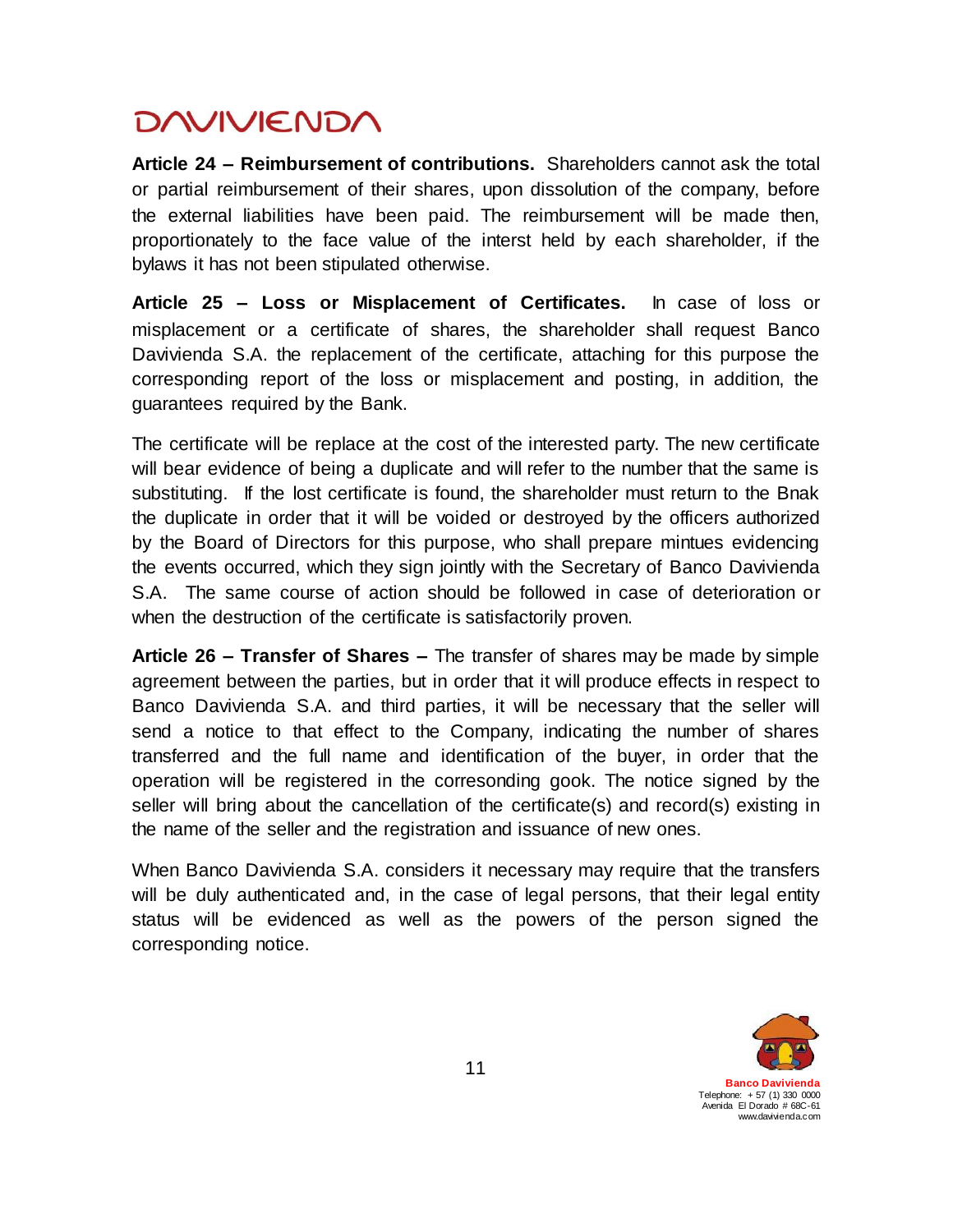Save as otherwise agreed, expressed in the respective letter of transfer, pending dividends belong to the buyer of the shares as of the date of the letter of transfer. Whoever acquires the shares of the Bank, but the sole registration made in his favor, assumes the obligations and rights set forth by the law and the Bank's bylaws.

**Article 27 – Payments of installments of the shares.** When a shareholder is late in the payment of the installments of the shares subscribed by him, he will not be able to exercise the pending rights inherent to them. For this purpose, the Bank will record the payments made and the pending balances.

If Banco Davivienda S.A. had any obligations past due payable by the shareholders corresponding to shares subscribed, it will resort, at the discretion of the Board of Directors, to legal collection, or to sell for account and risk of the delinquent shareholder through a broker, the shares that he had subscribed, or to attribute the sums received to the release of the number of shares that correspond to the installments paid, prior deduction of twenty percent as indemnification for damages, which will assumed to be caused.

The shares that the company will recover from the delinquent shareholder will be immediately place.

**Article 28 – Internal Regulations of the General Stockholders Meeting.** The shareholders of Banco Davivienda S.A. shall approve the Internal Regulations of the General Stockholders' Meeting and adopt the provisions contained in same.

**Article 29 – Mandatory nature of General Stockholders' Meeting.** The decisions of the General Stockholders' Meeting made in accordance with the bylaws and the Law, must be adopted by all shareholders, even those absent or dissidents.

**Article 30 – Adoption of Corporate Governance rules.** The shareholders must adopt the Corporate Governance rules indicated by the Banco Davivienda that are applicable as relevant.

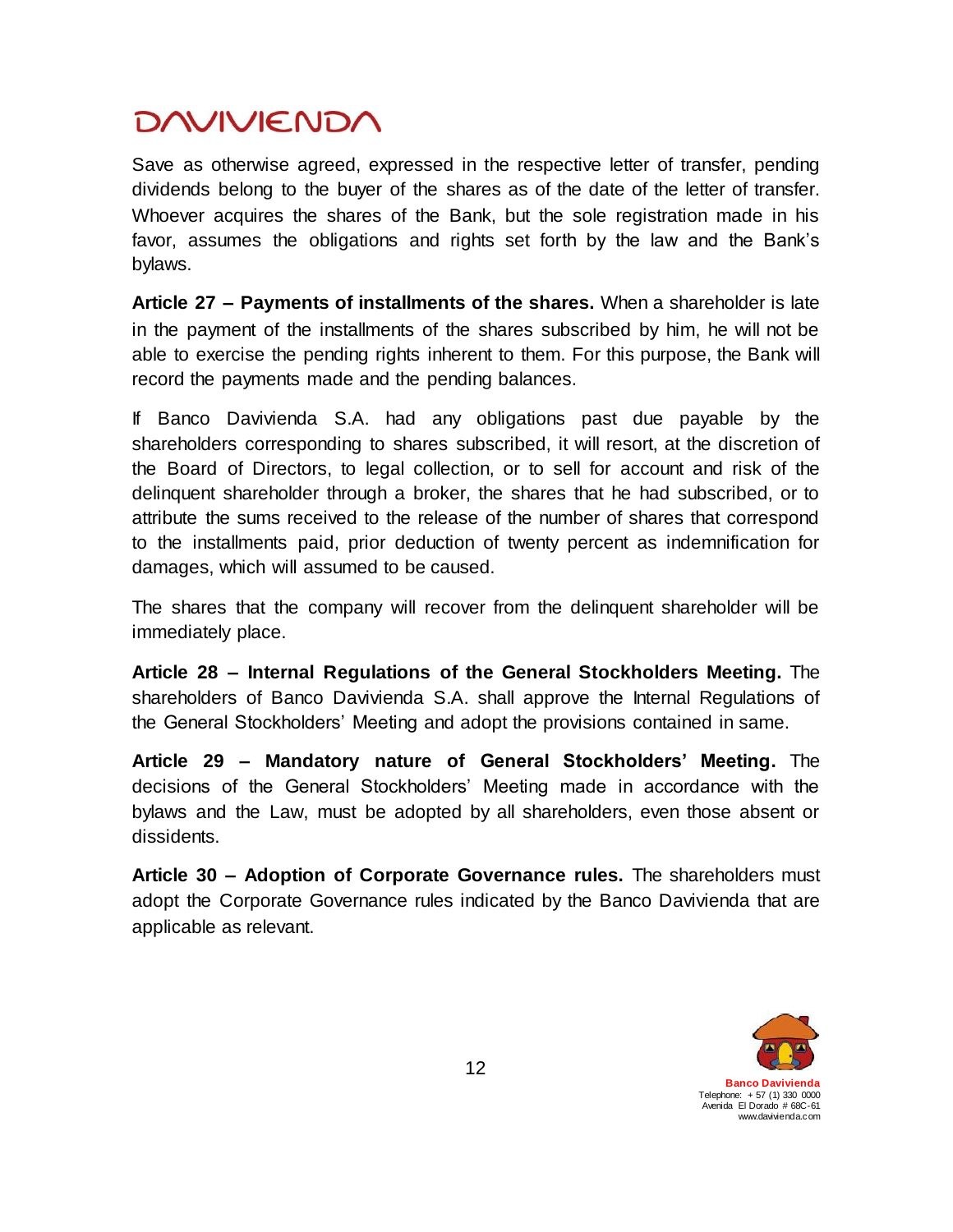#### **Title IV. COURT AND OUT OF COURT MECHANISMS THAT SHAREHOLDERS HAVE**

**A. Out of court mechanisms:** The out of court mechanisms are those which a shareholder or group of shareholders of Banco Davivienda S.A. may use, without the participation by a Judge, in order to protect his or their rights or solve possible conflicts or controversies that they may have with the Company, with the Administrators or with other shareholders.

**Article 31 – Direct settlement phase.** The differences that arise between the shareholders and the Company, or among the shareholders because of their nature as such or, between them and the administrators, during the corporate agreement or at the time of dissolution and in the liquidation period, will be initially settled at the directly settlement phase. In addition, when a shareholder or a group of shareholders consider that their rights have been violated they can resort also to the direct settlement phase.

The direct settlement phase will have a term of maximum two months counted from the date when the request is filed by the shareholder with the Legal Vice Presidency of the Bank.

**Article 31 – Financial Superintendence of Colombia.** Prior evaluation of the events that support the petition presented by minority shareholders and the determination of the circumstances, the Financial Superintendence may adopt the measures intended to avoid the violation of the rights and the reestablishment of the equilibrium and the principle of equality of treatment in the relations among shareholders.

In turn, minority shareholders may turn to the Financial Superintendence in order that the latter will adopt the necessary measures, whenever they believes that there are events or circumstances that jeopardize the protection of their rights, or give rise to assume the eventuality of causing harm to the Bank.

**B. Court Mechanisms:** The court mechanisms permit shareholders the participation by judges or by an arbitration court in order to solve possible conflicts or controversies that shareholders may have with the Company, with the Administrators or with other shareholders because of their capacity as such. In

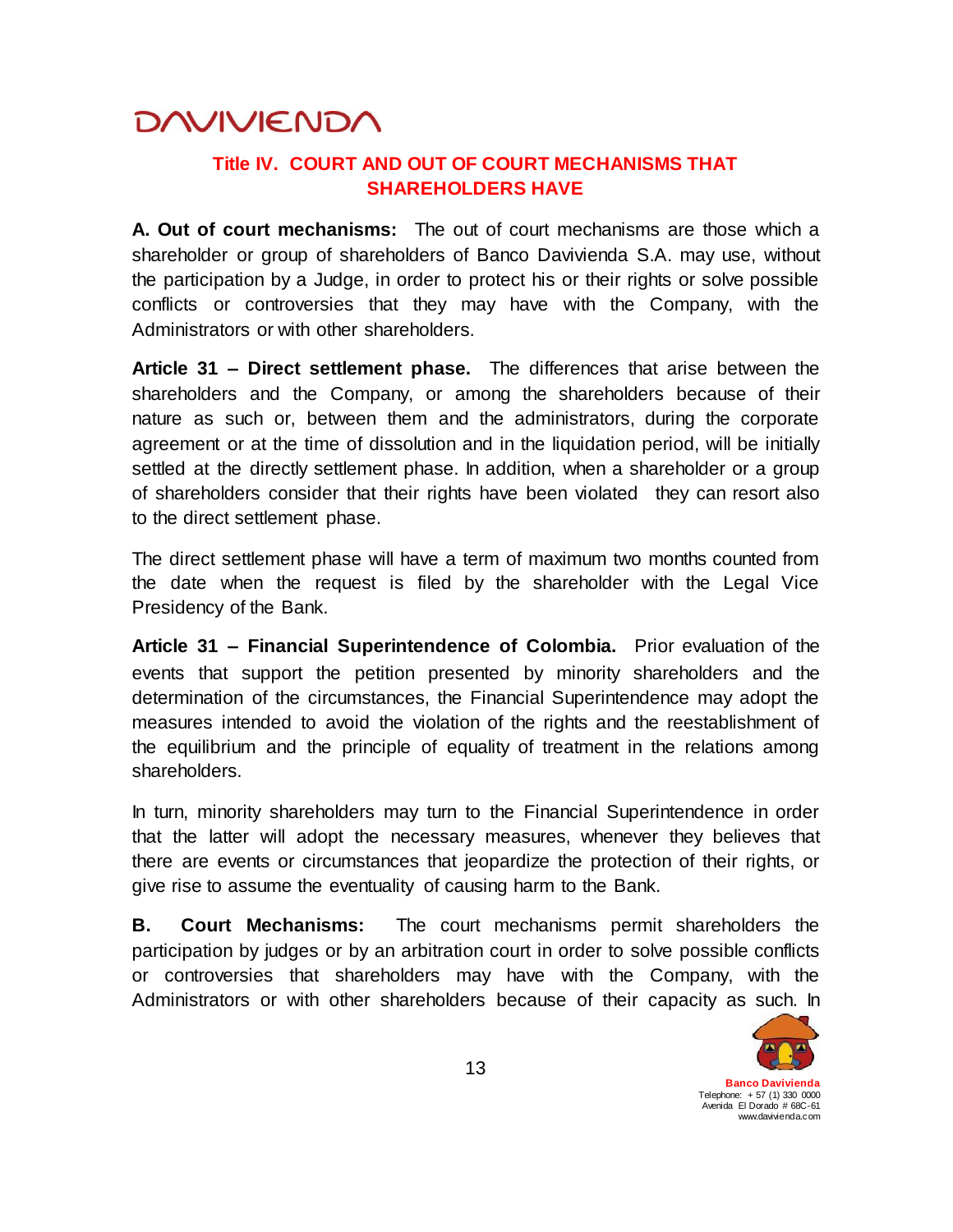addition, a shareholder or group of shareholders may turn to court mechanisms whenever they consider that their rights have been violated.

**Article 33 – Arbitration Court.** The differences that arise among shareholders because of their capacity as such, or between them and the Bank as a result of the corporate agreement will be submitted to an arbitration decision. For this purpose, the parties shall designate by mutual agreement two arbitrators and the latter will, in turn, designation by mutual agreement a third arbitrator. In case that there is no agreement between the parties for the designation of the arbitrators, or among the latter for the designation of a third arbitrator, the designation will correspond to the Bankers' Association at the request of any of the parties. The arbitrators shall meet the qualities required by the law, will issue a decision in law, without prejudice of the possibility of settlement of the opposing claims. The Court will meet in the city where the Bank has its main domicile.

**Article 34 – Ordinary Judges.** The differences that arise between shareholders and the Company, or among the shareholders for reason of their capacity as such, or between the latter and the administrators, and which according to the law, the bylaws or contractually cannot be settled through an Arbitration Court and after the direct settlement phase has been exhausted, may be settled through a court process.

**Article 35 – Jurisdictional Duties of the Financial Superintendence of Colombia.** The Financial Superintendence has jurisdictional duties the same as a judge for the matters indicated in Article 19 of this Guide.

For instance, when a number of shareholders of Banco Davivienda S.A. representing a number of shares not exceeding ten percent (10%) of the shares outstanding and that do not have representation within the Bank's administration, consider that their rights have been violated either directly or indirctly by the decisions of the General Stockholders' Meeting or the Board of Directors or the legal representatives of the Corporation.

Notwithstanding the foregoing, in order that the Financial Superintendence may hae competence to decide those matters, the minority shareholders referred to by the second paragraph of this article must prove within two (2) months following the